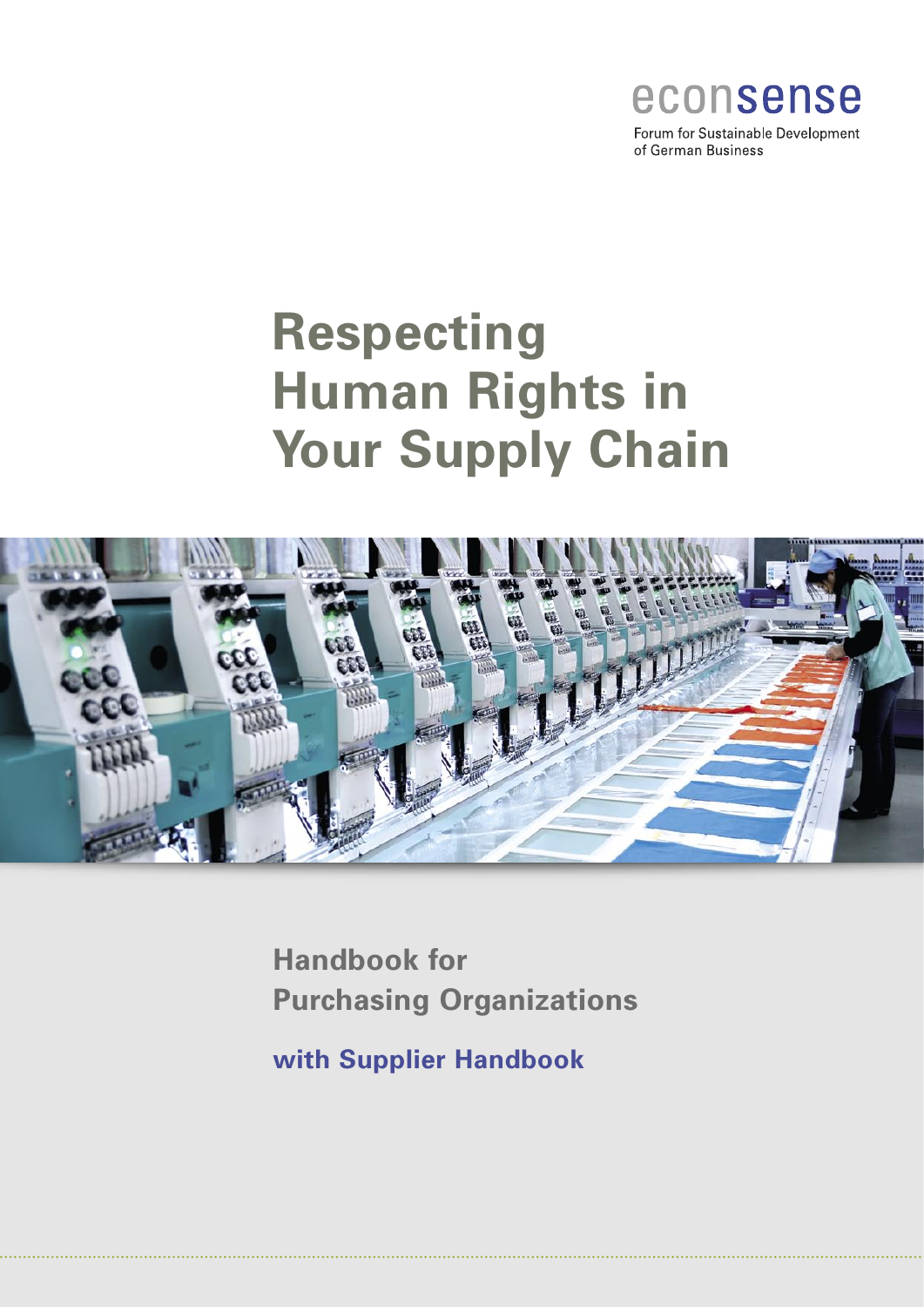# **Content**

**Handbook for Purchasing Organizations**

| Respecting human rights in your supply chain | 3 |
|----------------------------------------------|---|
| Human rights – an established obligation     | 3 |
| <b>Supplier Handbook</b>                     |   |
| Why should you care about human rights?      |   |

| <u>vviiv olioulu vou curc about hulliuli Hylito:</u>                                  | $\cdot$ |
|---------------------------------------------------------------------------------------|---------|
| 1 What are human rights?                                                              | 5       |
| 2 How do companies impact human rights?                                               | 7       |
| 3 Why should my company respect human rights?                                         | 8       |
| 4 I want to incorporate human rights into<br>my operations – what are my first steps? | g       |

The next steps 14

Publisher/editor:

econsense – Forum for Sustainable Development of German Business Oberwallstr. 24, 10117 Berlin

Tel.: +49 (0)30 – 2028-1474, Fax: +49 (0)30 – 2028-2474 Email: info@econsense.de www.econsense.de

Author: Mike Baab Project management: Dr. Jana Heinze, Maria Blume, Dr. Karsten Schröder

All text and images used in this brochure are protected under copyright law. Any further use of text or images is only permitted with the express permission of econsense. Each external text contribution reflects the views of the author.

#### © 2016 by econsense

econsense is an association of leading, globally active companies and organizations of German business specializing in the area of sustainable development and corporate social responsibility (CSR). Founded in 2000 on the initiative of the Federation of German Industries (BDI), the goal of econsense is to provide a dialogue platform and think tank, with the dual objectives of advancing sustainable development in business and assuming social responsibility.

#### Members:

Aareal Bank, Accenture, Allianz, BASF, Bayer, Bertelsmann, BMW Group, Bosch, Celesio, Coca-Cola Deutschland, Continental, Covestro, Daimler, Deloitte, Deutsche Bahn, Deutsche Bank, Deutsche Börse, Deutsche Lufthansa, Deutsche Post DHL Group, Deutsche Telekom, DuPont, EnBW, E.ON, EY, Evonik Industries, Generali Deutschland, GE Power, HeidelbergCement, KPMG, Linde, PwC, RWE, SAP, Schaeffler, Siemens, thyssenkrupp, VCI, Volkswagen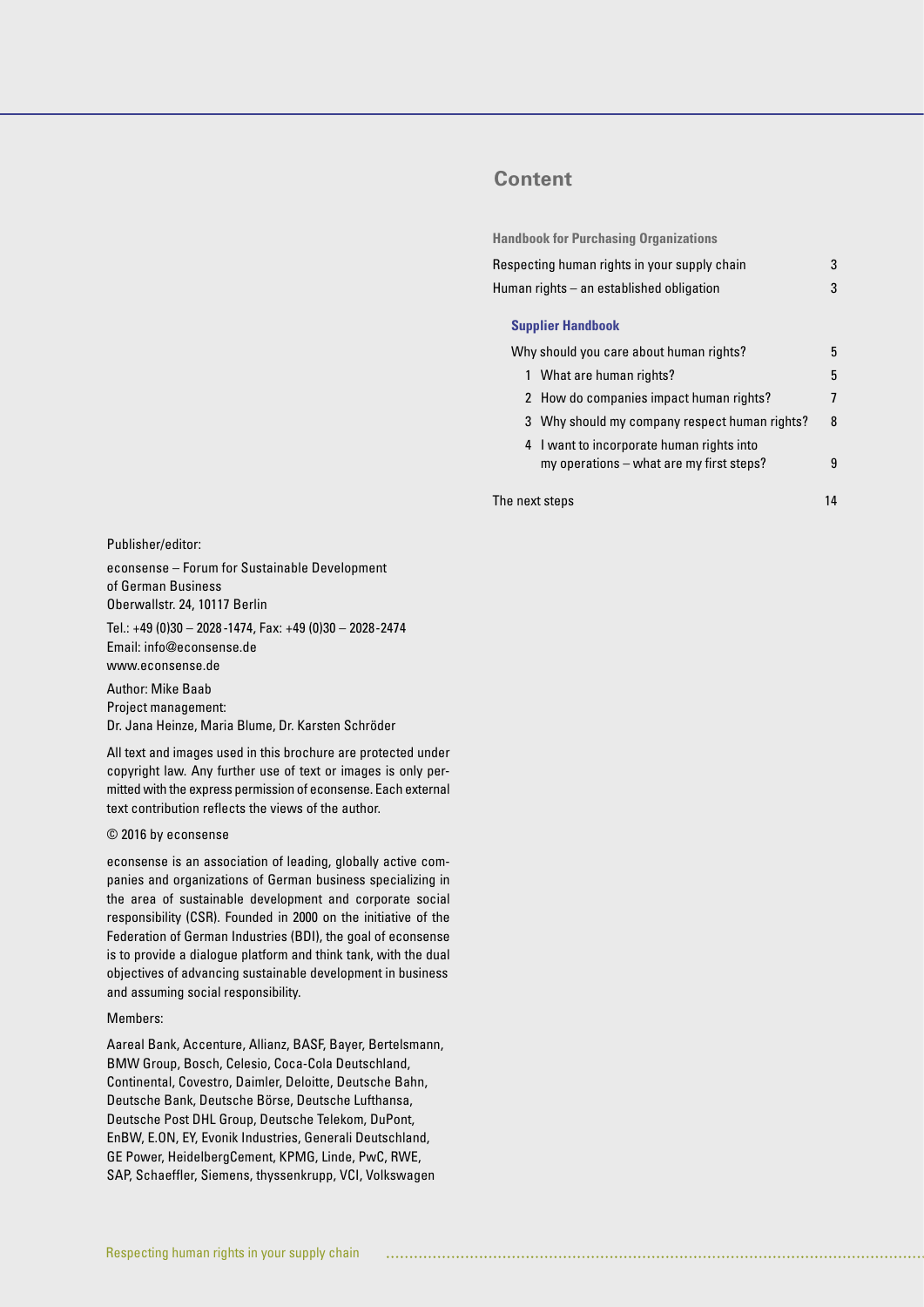# **Respecting human rights in your supply chain**

In recent decades, dozens of companies have been subjected to lawsuits, consumer actions and investor pressure due to the social impacts of their operations. Nike, for example, has been the target of decades-long boycott campaigns due to allegations of poor working conditions in its supplier factories, Shell Oil has been sued in three different countries over allegations of land grabs in Nigeria and more recently, Amazon. com has been subject to consumer and regulator pressure over concerns related to working conditions in its German warehouses.

The mantle of responsibility placed on companies is widening in every industry and in every country. Thirty years ago, companies were not considered responsible for conditions in their supplier factories, while twenty years ago, they were not regarded as being responsible for the way their water and land use affected communities living nearby – and as recently as ten years ago, companies had no responsibility for data they handed over to governments. Today, however, the responsibility for these three instances lies squarely on the shoulders of the companies concerned.

The trend here is clear – companies that ignore their social impacts and those of their suppliers, partners and host governments are at an increasing disadvantage. True sustainability requires companies to know the scope of their impacts and show that they are deliberately ensuring that those impacts are positive.

The following handbook provides an overview of the human rights framework and what it means for your company. Human rights are systematic, comprehensive and backed by a wellestablished body of law. They are also supported by tools, guidance, standards and civil society organizations. Human rights are a very essential framework for companies that wish to address the full scope of their risks.

These guidance materials consist of two components: The first is a video and handbook for your suppliers. They present the human rights framework and its relevance to their operations as a supplier to purchasing organizations.

The second component consists of additional video and materials and is intended for purchasing organizations. It appears at the beginning and the end of the material developed for your suppliers.

# **Human rights – an established obligation**

Human rights constitute a basic value for business enterprises which operate with integrity. Hundreds of multinational companies have either an explicit human rights policy or they refer to human rights in their codes of conduct and compliance monitoring.

While protecting human rights remains the duty of countries that have ratified international conventions, the Universal Declaration of Human Rights declares that 'every organ of society' – including companies – must 'promote respect for these rights.'

Companies can have an impact on human rights in a number of ways. Labor practices, host-government relations and community engagement all have the potential to enhance – or threaten – the freedoms and livelihoods of nearby communities. Incorporating human rights into all of these areas can provide a framework for cohesion and stability – and lasting relationships with the people you rely on to run your business successfully.

#### **1. Regulation**

Countries throughout the developed world are passing laws regulating conditions in international supply chains. The United States, for example, requires companies to disclose their efforts to avoid purchasing 'conflict minerals' from the Democratic Republic of Congo or avoid contributing to government rights violations in Myanmar. California requires companies to disclose their efforts to prevent human trafficking. In the United Kingdom, the UK Bribery Act criminalizes the failure to prevent bribery, even if it has not been explicitly commissioned. The UK Modern Slavery Act (2015) was designed to tackle slavery. It consolidates previous offences relating to trafficking and slavery and requires businesses to publish an annual statement if they have an annual turnover above a certain threshold (£36 million); and the European Union will require companies to disclose their policies and risks on human rights from 2017 onwards.

Governments are under pressure to regulate an increasing number of social issues both domestically and internationally, from human trafficking to environmental damage. Companies need to prepare themselves for these regulations and to experiment with monitoring and control systems before they become compulsory.

More and more attention has been paid to corporate human rights performance in recent years and this crystallized at the UN with the unanimous Human Rights Council endorsement of the 'Protect, Respect and Remedy' Framework in 2010 and its accompanying Guiding Principles for implementation in 2011. Since then, hundreds of business, civil society and government stakeholders have endorsed this framework and have begun promoting its implementation into company operations all over the world.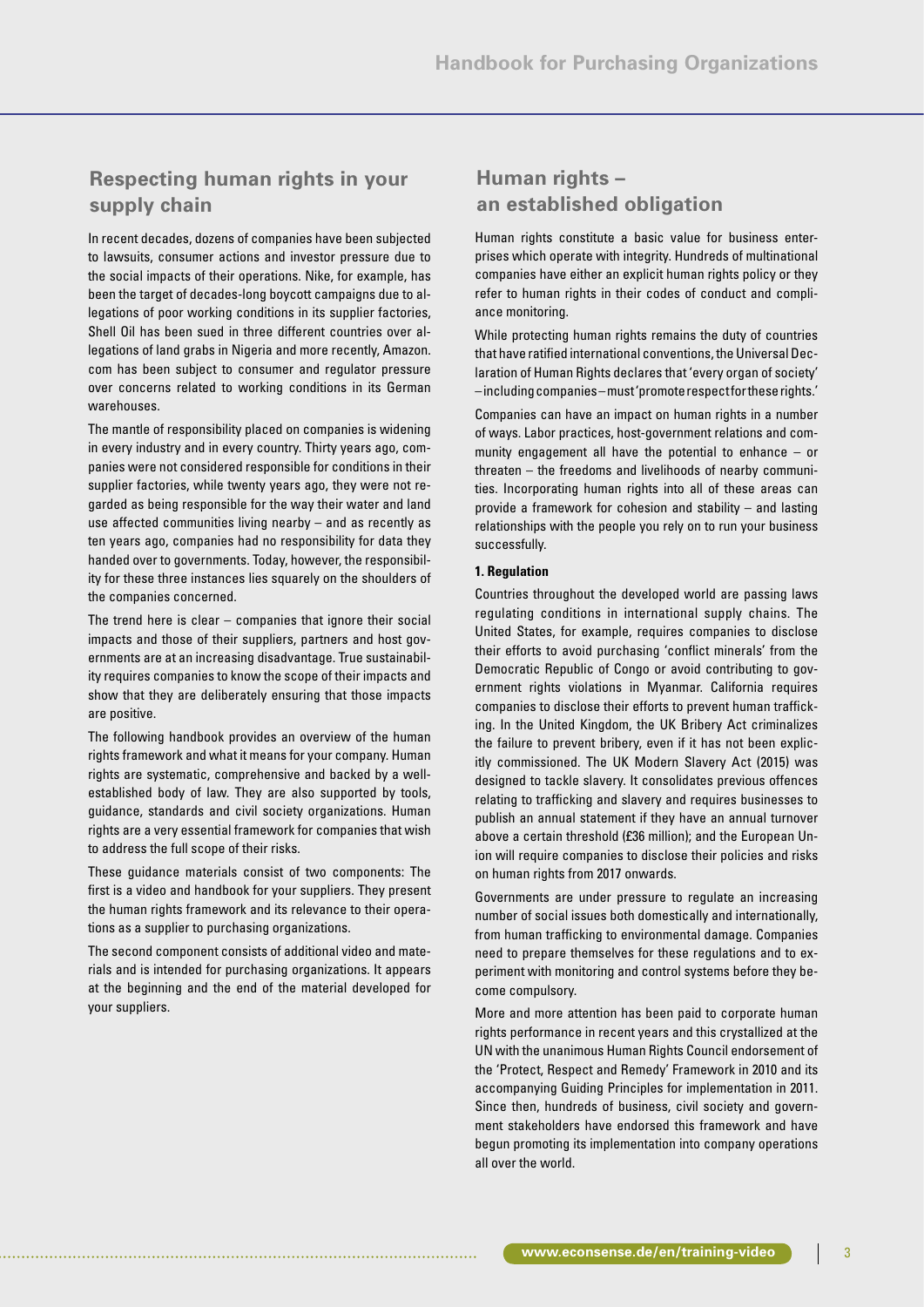Above and beyond these international legal obligations, there are also a number of other reasons why your company should incorporate human rights into its policies and procedures.

#### **2. Reputational risk**

In April 2013, the Rana Plaza garment factory near Dhaka, Bangladesh, collapsed, killing more than 1,300 workers. This incident did not simply serve to demonstrate the extremely poor working conditions that persist around the world – many very well-known companies which used Rana Plaza as a garment production plant were also held directly responsible for the collapse and were regarded as being complicit in the lack of fire exits and manager abuse that had contributed to the death toll. The blame attached to the ordering companies was unprecedented and although many of the companies stated that they were not aware that their textile products were being produced in Rana Plaza – and that they had been deceived by their suppliers about conditions within the factory – these statements were not accepted as mitigating circumstances.

In 2010 another example for reputational risks are the 14 suicides at Foxconn in Shenzhen, China. Foxconn was the world's largest contract electronics manufacturer at the time. As was to be expected, the suicides drew media attention and employment practices at Foxconn were investigated by several of the company's customers, including IT A-brands like Apple and Hewlett-Packard (HP).

The implications of this incident are obvious: Violations that take place during the production of your products – no matter how deep in your supply chain – are increasingly seen as being part of your company's business – and therefore within your control. One incident with one supplier is all it takes to cause lasting damage to your reputation and image.

#### **3. Consumer and investor pressure**

It is not just governments that are expressing increasing concern over business-related human rights violations. Consumers increasingly expect transparency and ethics in supply chains, from organic food production and Fair Trade clothing to renewable energy. Recent consumer advocacy campaigns on tax avoidance, conflict minerals and the encryption of personal data indicate that these issues become salient for consumers as soon as they are made public.

Investors are also demanding that companies define the scope of their non-financial risks. Institutional investors are under more and more pressure to rid their portfolios of fossil fuels. The growth of 'socially responsible investment' in recent years has been explosive. Export credit agencies are also expanding their criteria for social risks.

Consumers and financiers are increasingly asking companies questions about their impacts on society – and companies which target sustainability should be prepared to answer them.

#### **4. Long-term value creation**

The previous points 1, 2 and 3 explain why human rights should be respected, but in a negative manner, since they detail why your failure to respect these rights will result in unfavorable consequences for your company. However, the strongest argument for human rights is the fact that many positive benefits will be created for your company – because when you establish constructive relationships with your workers, suppliers, customers and communities, that in itself will unlock the full potential of your sustainability, growth and productivity.

The increasing pressure on companies to manage their social impacts has yielded innovative approaches and programs. From suppliers' capacity-building to town hall meetings with communities, companies have found that respecting human rights is not simply a risk to be managed, but an untapped source of innovation.

Human rights may seem like a complicated, legal and technical field that will impose a new, unbearable formally state burden on your company. However, you are already performing a range of activities, such as occupational health and safety programs, anti-bribery rules and environmental standards – and all of these are directly associated with your human rights obligations.

Your fundamental responsibility under human rights is to consolidate these efforts and build relationships with your workers, suppliers and customers that facilitate the issues rather than complicate them. The relevant question here is not "Can I afford to respect human rights?" It should be "Can I afford not to?"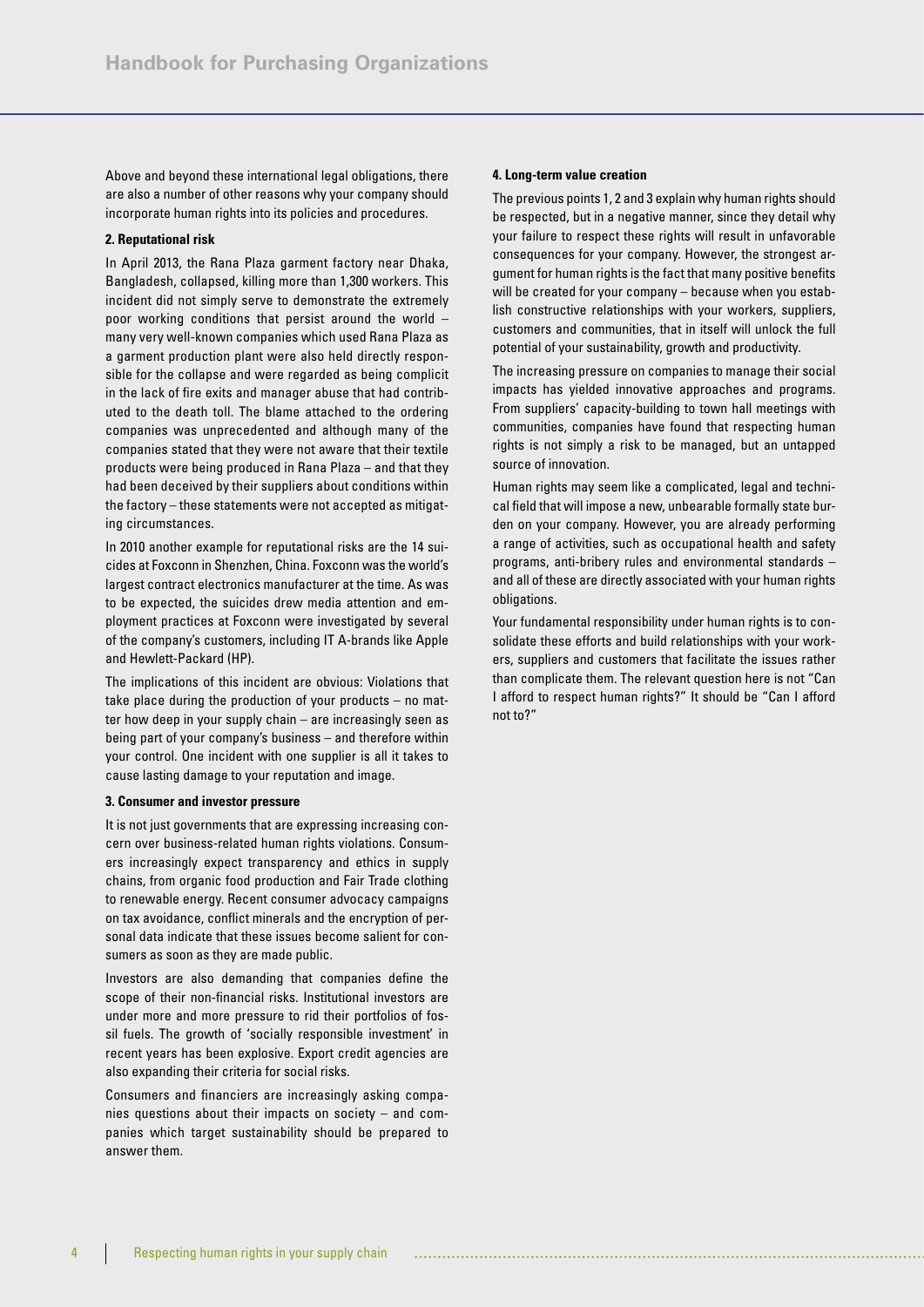# **Why should you care about human rights?**

As a supplier to multinational companies, you have probably heard the term human rights, but it might not be clear to you what human rights mean for your operations, or you may not know how to start addressing the topic.

This handbook provides an overview of what you need to know to make sure human rights are respected in your operations. Human rights may sound like a complicated, technical and intimidating challenge, but it's actually only one component of many that you are already dealing with. Complying with the law, providing decent working conditions and protecting the environment are all different ways of respecting human rights. This handbook will help you to consolidate these approaches and turn them into systems to manage your risks systematically.

This handbook only illustrates your first steps – it is not intended to be a comprehensive training manual. The econsense publication 'Respecting Human Rights'1 has much more relevant information for you.

<sup>1</sup> http://www.econsense.de/sites/all/files/Respecting\_Human\_Rights.pdf Rights.

# **1 What are human rights**

Put simply, human rights are a set of rules that define how people should be treated. They include rights related to political participation and liberty (the right to equality, the right to participate in government, the right to free speech) and rights related to quality of life and well-being (the right to work, the right to food, the right to health). These principles are defined in the Universal Declaration of Human Rights and have been further elaborated in legally binding conventions, such as the Convention on the Rights of The Child and the Convention on the Elimination of All Forms of Racial Discrimination.

The **first** key aspect of these rules is that they are universal. Every person on the planet, simply by virtue of being human, is entitled to each and every right. The same rules apply for undocumented migrant workers, heads of state, young children and the elderly.

The **second** key aspect of human rights is that they are unanimously supported. No country has requested exemption or is entitled to it. Every government has agreed that protecting human rights is part of its obligation to every person within its borders.

The **third** key aspect of human rights – and the most important for this handbook – is that although this framework was originally created for states, it also imposes obligations on businesses. In 1948, when the human rights framework was created, the most profound violations of human rights in history had mainly been committed by governments. In the decades since, however, the international community has recognized that companies also have profound impacts on the locations where they operate and have continuously extended this framework to the private sector as a result.

At the same time, however, many companies have pointed out that businesses do not have the same obligations as states. As representative bodies reflecting the will of their people, governments are responsible for providing large-scale social services such as education and healthcare, but businesses have a primary obligation to their shareholders and therefore argue that they cannot be expected to be responsible for the welfare of every person in every country where they do business.

In 2011, the United Nations ended this debate by unanimously adopting the UN Guiding Principles on Business and Human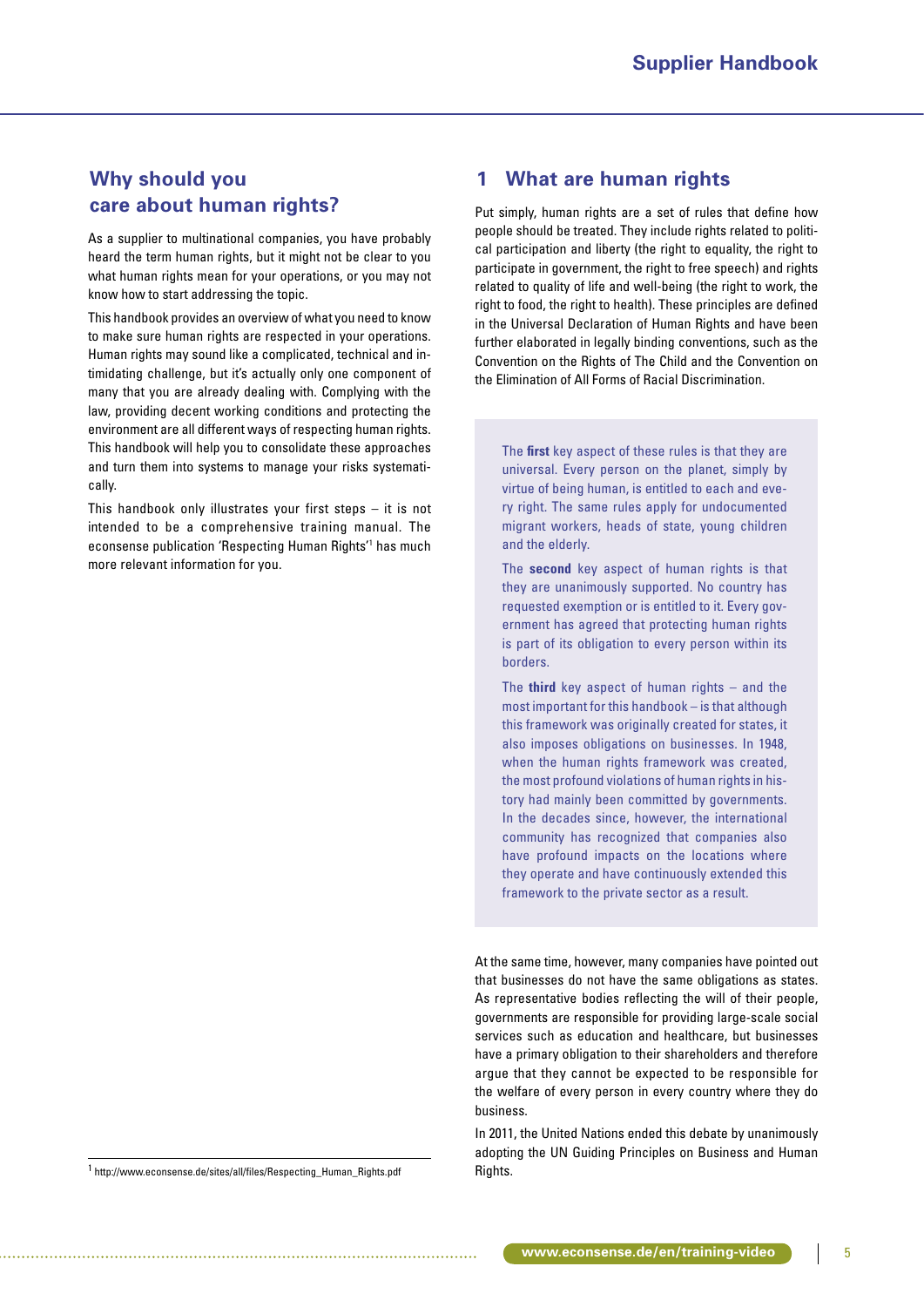#### **Human rights or corporate social responsibility?**

(CSR), corporate responsibility (CR), sustainability or corporate citizenship. How do these frameworks differ from human rights?

the social impacts your company makes and engage

human rights in their operations.

Like the human rights framework itself, the Guiding Principles have been unanimously adopted by the international community, including businesses. Since 2011, organizations that represent business, like the International Chamber of Commerce and the International Organization of Employers have endorsed the Guiding Principles and instructed their members to follow the 'do no harm' principle. At the same time leading companies have adopted explicit commitments to respect

Now for the first time, there was a framework in place that clearly defined the responsibility of states and companies for preventing business-related impacts on human rights. The Guiding Principles stipulate that governments are responsible for protecting human rights, ensuring that their citizens are not negatively affected by businesses. On the other hand, companies are also responsible for respecting human rights – they must refrain from human rights violations, no matter where or how they operate. In other words, governments are obliged to prohibit, investigate and punish any rights violations within their territories. By the same token, companies must ensure that they do not violate anyone's human rights, even when they operate in countries in which the government does not accept its responsibility. Companies must follow the principle of 'do no harm'.

#### **UN** "Protect, Respect and Remedy" Framework:

#### **Protect**

The state duty to protect against human rights abuses by third parties, including business, through appropriate policies, regulation, and adjudication.

#### **Respect**

The corporate responsibility to respect human rights, which means to act with due diligence to avoid infringing the rights of others and to adress adverse impacts that occur.

#### **Remedy**

Both State and business responsibility to provide greater access by victims to effective remedy, both judical and non-judical.

# **UN Guiding Principles on Business and Human Rights** for implementation of the Framework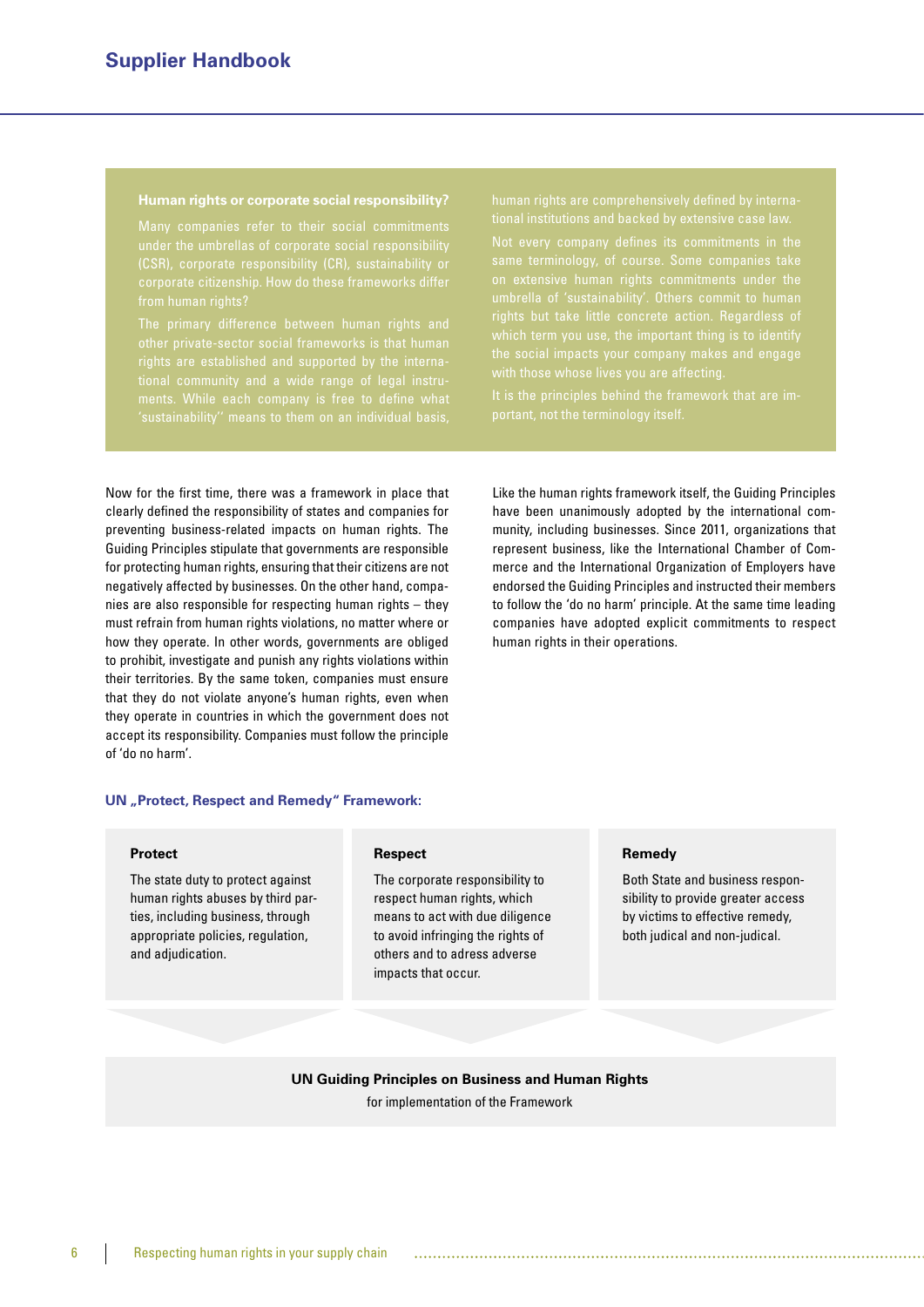# **2 How do companies impact human rights?**

The human rights framework covers a wide range of topics, from food and health to citizenship and political participation. Yet despite the vast scope of these rights, almost all of them can be affected by companies. In the case of some rights, like the right to work for example, the ability of a business to impact on the right is obvious, while for others, such as the right to family life or the right to freedom of expression, interaction with business is more obscure.

The following table describes how company policies or practices can affect a wide range of human rights, no matter how indirect the association may be.

| <b>Human Right</b>                                                        | <b>Violation Scenario</b>                                                                                                                                                                                                                                                                                                                                                                                                                              |
|---------------------------------------------------------------------------|--------------------------------------------------------------------------------------------------------------------------------------------------------------------------------------------------------------------------------------------------------------------------------------------------------------------------------------------------------------------------------------------------------------------------------------------------------|
| The Right to Freedom<br>from Discrimination<br>UDHR <sup>2</sup> , art. 2 | Job advertisements specify that only candidates of a particular national origin<br>will be considered.<br>Employees are harassed by managers due to their ethnicity.                                                                                                                                                                                                                                                                                   |
| <b>The Right to Privacy</b><br>UDHR, art. 12                              | The company monitors employee Internet use in company housing.<br>The company provides demographic information on its employees to government agents,<br>who use the information to target individuals for harassment.                                                                                                                                                                                                                                 |
| The Right to Family Life<br>UDHR, art. 16                                 | The company asks job applicants if they are planning to have a baby and does not<br>consider those most likely to take maternity or paternity leave.                                                                                                                                                                                                                                                                                                   |
| The Right to<br><b>Peaceful Assembly</b><br>UDHR, art. 20                 | The company bars trade union activists from entering company property or distributing<br>information materials to employees.<br>The company pursues punitive terminations of employees who participate in strike actions.                                                                                                                                                                                                                              |
| The Right to Food<br>UDHR, art. 25                                        | A large company and its employees move to an area with little farming infrastructure,<br>increasing food and water prices for local residents.                                                                                                                                                                                                                                                                                                         |
| The Right to<br><b>Intellectual Property</b><br>UDHR, art. 27             | The company adapts medicines used by an indigenous tribe for a commercial product,<br>and excludes the indigenous community from benefits gained.                                                                                                                                                                                                                                                                                                      |
| The Right to<br><b>Adequate Housing</b><br>UDHR, art. 25                  | The company is associated with the forcible eviction of people from their homes or land<br>and with other related violations. Land use by companies is one of the most hotly contested<br>human rights issues - and especially in sectors such as mining and agribusiness that<br>create large footprints on the land.                                                                                                                                 |
| The Right to Health<br>UDHR, art. 25                                      | The company does not provide protective equipment for their employees, where its<br>products involve the use of chemicals - this violates the right to health.<br>It is detrimental to the communities living nearby, when companies discharge dyes,<br>chemicals or other pollutants in amounts that are above the legal limit.<br>A large company has an impact on community health if it produces air and noise<br>emissions above the legal limit. |
| The Right to Liberty<br>and security of person<br>UDHR, art. 3            | A company has not trained its private security staff adequately. These people carry<br>weapons and may treat workers or communities abusively. The right to security of the<br>person encompasses protection from physical attacks, threats of physical attack<br>and other severe instances of harassment.                                                                                                                                            |

2 Universal Declaration of Human Rights (UDHR)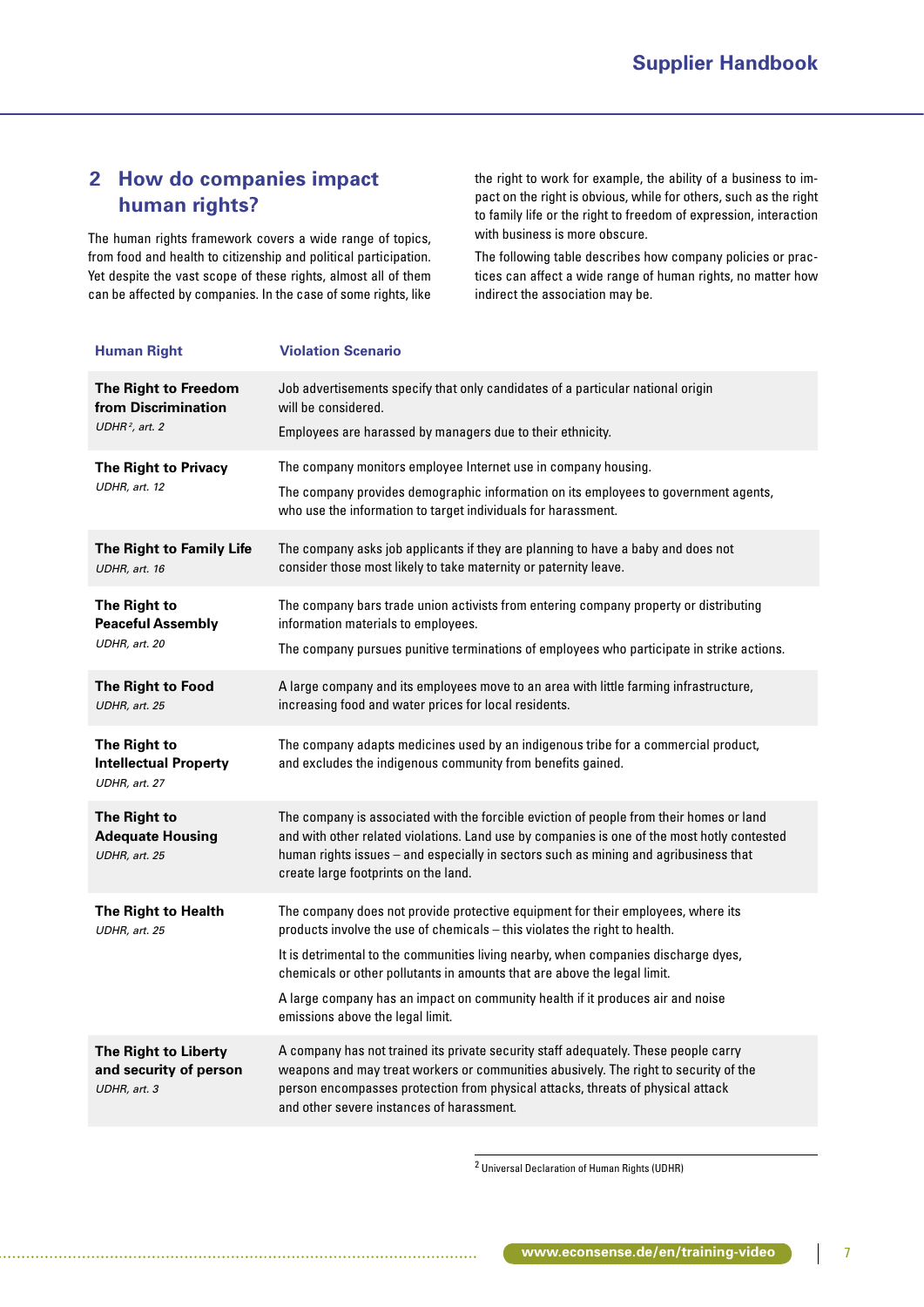As these scenarios demonstrate, business-related impacts on human rights can be complex and some companies either ignore many of the rights abuses associated with their operations, or are not even aware of them. Suppliers, for example, may assure customers that their employees earn the minimum wage, even if the wages they pay fall far below the minimum limits. Local government may tell investors that the land they are purchasing is unoccupied, when in fact it has been forcibly cleared of its former residents.

Taking action to address your impact on various human rights does not require you to check every single company or individual that acts on your behalf, or to solve every social and political problem in the places where you operate. Such action does, however, require you to systematically examine your impacts. Many companies in the developing world choose a few topics (often education, health or the environment) on which to focus their social efforts. While this is understandable given the economic and political realities in which they operate, it may ignore the more significant impacts the company creates through its suppliers, partners or relationship with the host government.

The human rights framework challenges companies to identify the essential impacts that they create and work on the areas in which they have the greatest influence in order to improve their performance. It may be that your opinion on how your company is affecting people is more wrong than right; and it could be that your greatest potential for causing harm – but also for creating a positive impact – is in a location where you least expect it to be.

# **3 Why should my company respect human rights?**

It may seem like a daunting task to adopt the human rights approach to managing social risks, especially given the vast range of impacts on human rights with which your company may be associated and the large number of stakeholders involved; but this approach will provide significant benefits for your business – and it may just be the key to your long-term sustainability.

## **3.1 Legal compliance**

Consumers and investors expect companies to be aware of the impacts they are creating and to take steps to address these; but governments around the world are also passing laws requiring them to do so.

Companies based in the United States, for example, are required to disclose their investment in the Democratic Republic of Congo<sup>3</sup> and Myanmar<sup>4</sup>. Companies headquartered in California must demonstrate that their products have no association with human slavery<sup>5</sup>. The Foreign Corrupt Practices Act<sup>6</sup> passed in 1977 is currently being applied to prosecute alleged corruption at FIFA – and nowadays it is being applied more broadly and more frequently to U.S. companies operating abroad. The United Kingdom recently launched its own legislation, the UK Bribery Act<sup>7</sup> and the UK Modern Slavery Act<sup>8</sup> to regulate its companies operating abroad. India recently passed a law requiring all companies to donate 2 percent of their profits to corporate social responsibility<sup>9</sup>. China also requires its companies to disclose the locations where they are operating and the steps they are taking to address their impacts<sup>10</sup>. At the international level, the United Nations is also considering a legally binding treaty to require companies to prevent human rights violations<sup>11</sup>.

While these laws may not apply to you directly, your customers will be increasing their compliance efforts – and they will be expecting your operations to facilitate them in these efforts.

## **3.2 Improved productivity**

Ignoring the social impacts of your business can not only negatively affect your external business relationships – it can materially harm your operations. Employees who are paid well and work under decent conditions are less likely to leave their jobs, reducing hiring and training costs. Communities that are consulted before a business begins operations are less likely to protest or sabotage its operations, resulting in fewer costly shutdowns. Companies that monitor their environmental impacts also become more energy-efficient.

These are all very important reasons why companies should respect human rights. From a holistic point of view, however, the business case goes beyond specific initiatives and costbenefit calculations. The company that truly respects human rights must define itself as a sustainable and accepted member of the community and incorporate respect for human rights at the center of its strategy for long-term value creation. In other words, comprehensive human rights protections yield comprehensive benefits.

This is especially important when we consider the association between human rights and legal compliance. Following the law is enough to avoid punishment, but it is not enough to unlock the true value of your company. Genuine sustainability and innovation comes from building relationships with your workers, customers and communities. Companies whose sustainability strategy consists only of following the law may be successful at avoiding punishment, but they will not reach their full potential in the long run.

9 http://www.mca.gov.in/Ministry/pdf/CompaniesAct2013.pdf 10 Company Law of the People's Republic of China: http://www.saic.gov. cn/zcfg/fl/xxb/201206/t20120612\_126990.html, Guidelines to the State-owned Enterprises Directly under the Central Government on Fulfilling Corporate Social Responsibilities: http://en.sasac.gov.cn/n1408035/c1477196/content.html

11 https://business-humanrights.org/en/binding-treaty

<sup>3</sup> https://www.sec.gov/about/laws/wallstreetreform-cpa.pdf

<sup>4</sup> http://www.humanrights.gov/u.s.-government-approach-on-business-andhuman-rights

<sup>5</sup> http://www.state.gov/documents/organization/164934.pdf

<sup>6</sup> https://www.sec.gov/spotlight/fcpa.shtml

<sup>7</sup> http://www.legislation.gov.uk/ukpga/2010/23/contents

<sup>8</sup> http://www.legislation.gov.uk/ukpga/2015/30/contents/enacted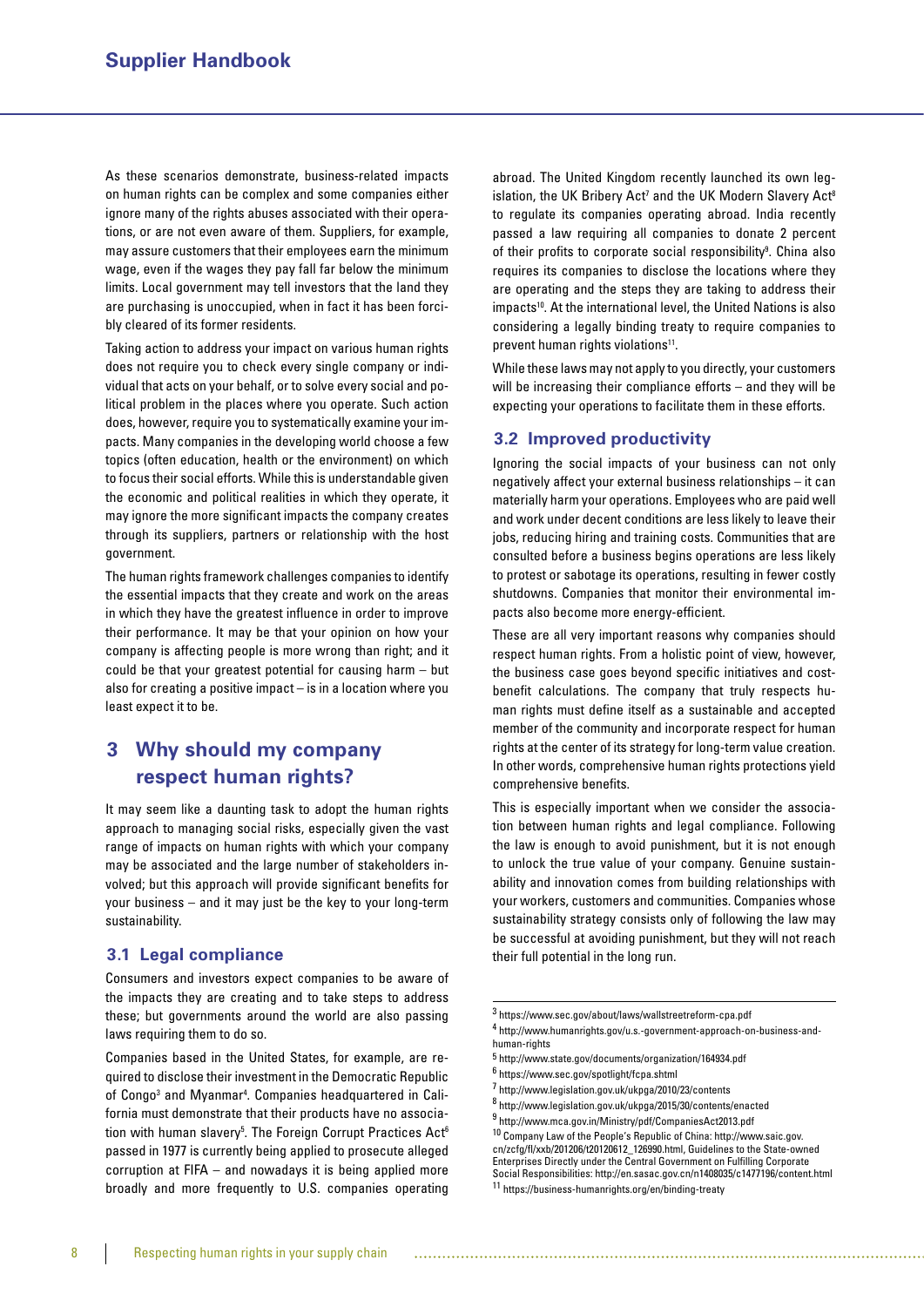# **3.3 Competitive advantage**

Companies around the world are responding to pressure from investors and consumers to address their social impacts. While this response may take many forms and differ significantly from company to company, the trend is undeniable: Businesses are expected to address working conditions in their supply chains and their environmental impacts.

As a supplier to international companies, the implications of this trend for you are equally clear: You must participate in these efforts, thereby demonstrating that you are taking steps to address the broader impacts your company may be making. As awareness of human rights – and the emphasis placed on these rights – grows among your customers, your ability to demonstrate the positive impacts you have made will be a significant competitive advantage. On the other hand, if you fail to match the expectations of your customers, your competitors may leave you behind.

# **4 I want to incorporate human rights into my operations – what are my first steps?**

The process of identifying and mitigating your risks and impacts is known as human rights due diligence. For companies with thousands of employees, dozens of products and operations in several countries, implementing human rights due diligence will take more than a year and involve multiple consultations, but for companies operating one factory with just a few products and less than 50 employees, it may take much less time.

As is the case with the other due diligence processes your company undertakes, human rights due diligence does not require you to have a perfect record overnight. It should, however, be an ongoing process. Regardless of your company's size or complexity, the important element here is to establish communication channels with the people who are affected by your operations and to leave those channels open for an ongoing dialogue.

The second key principle is your degree of responsibility for the impacts your company has on human rights. Some human rights issues, such as those related to working conditions in your own factories are within your own control and consequently you are responsible for correcting them. Other impacts, however, like working conditions in your suppliers' factories or the actions of the government in the country in which you operate are not so easily remedied, requiring collaboration and further action on your part to rectify the situation.

Reducing workplace accidents or achieving legal compliance requires dedicated staff, adequate resources and careful prioritization and strategy. Human rights due diligence is not a one-off activity – it is a permanent and continuously-active component of your business.

The following section will show you the first steps towards establishing this process.

## **4.1 Know your workers**

The most direct impacts your company has on human rights – and the cases which you must primarily address because they are your responsibility – are usually found within your own company. You yourself determine the conditions (hours, salaries, hiring practices) under which your employees work – and your company will reap the greatest benefits if you initiate discussions on how these human rights conditions can be improved.

The dialogue should be structured and systematic, like the other steps in the human rights due diligence process. The following table provides topic areas and sample questions to identify workers' concerns.

| <b>Topic area</b>    | <b>Sample questions</b>                                                                                                                                                                                                       |
|----------------------|-------------------------------------------------------------------------------------------------------------------------------------------------------------------------------------------------------------------------------|
| <b>Wages</b>         | Does your company comply with the minimum wage for all employees, including<br>contractors' and subcontractors' staff, e.g. security and cleaning staff?                                                                      |
| <b>Working Hours</b> | Do you ask your employees to perform overtime work without additional pay,<br>as defined in national law?<br>What are the procedures for assigning overtime? Are your employees generally satisfied<br>with these procedures? |
| Leave                | Are your employees aware of the company's policy on maternity leave and sick leave?<br>Are your employees aware that they are free to take the leave to which they are entitled<br>without being harassed?                    |
| <b>Rest Breaks</b>   | Does your company monitor whether or not your employees can take their weekly rest day<br>and rest period between shifts?                                                                                                     |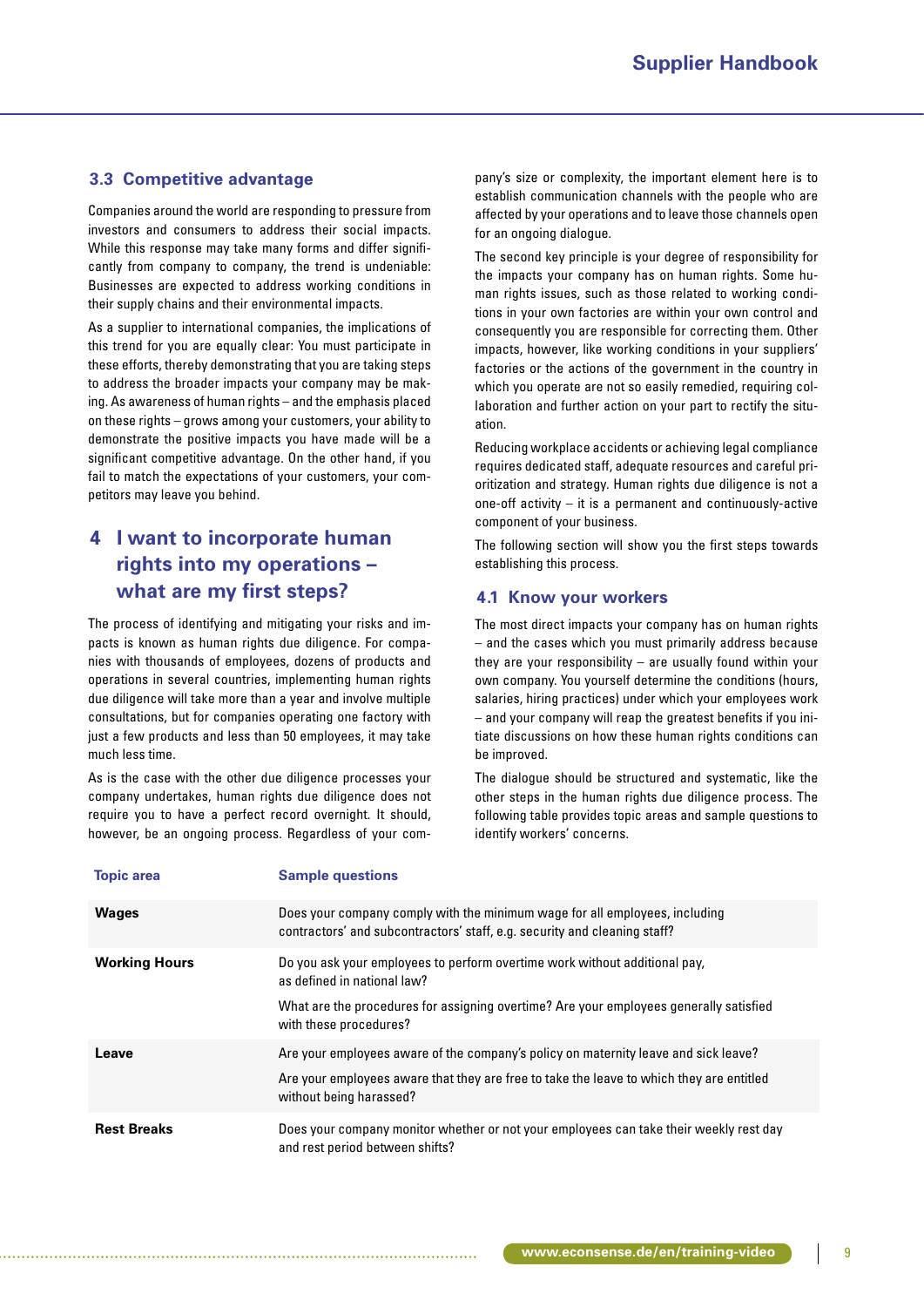| <b>Occupational Health</b><br>and Safety | Does your company provide safety training for your new employees?<br>Are your employees expected to pay for their own personal protective equipment,<br>or is it provided for them?                                                                                        |
|------------------------------------------|----------------------------------------------------------------------------------------------------------------------------------------------------------------------------------------------------------------------------------------------------------------------------|
| Unionization                             | Are your employees represented by a union? If not, are union representatives allowed<br>to visit company premises in accordance with national law?<br>If your employees are not members of any union, is there another body available<br>to represent employees' concerns? |
| <b>Discrimination</b>                    | Have incidents of harassment been reported? If so, how have they been dealt with?                                                                                                                                                                                          |

As you can see from the topics above, respecting human rights in the workplace does not require you to expand into new areas, nor do you have to design systems from scratch. Most of these topics are associated with areas in which you are already active and where you already have systems and lines of responsibility in place. The primary requirement of the human rights framework is to systematize these commitments and to engage directly with your employees in order to listen to their concerns.

The other key element of this process is that it should not simply focus on improving the rules for your workers, it should also improve the way those rules are applied. This requires meetings with line managers and the monitoring of the results

The **first** question to answer here is, **"Who are my suppliers?"** Your company purchases a wide range of goods and services from companies large and small. All of these providers are your suppliers and these include the utility that provides your electricity, the hotel where you hold conferences and the manufacturer that provides raw material for your products. Any business relationship could potentially be relevant for the impacts on human rights which you may cause, whether you are purchasing products or are simply a partner in a business partnership.

It is of course not feasible to investigate every single one of your suppliers for human rights violations, or to start improving the working conditions in the national electricity utility or the restaurant where you buy lunch. This is where the **second** question comes in: **"What leverage do I have?"** Your electricity provider, for example, may have millions of customers and hundreds of factors that determine its working practices – and that puts it in a different league from your company. Even if you were concerned about their working conditions, you probably could not change them in a one-man, human rights cleanup operation. Nevertheless, you should at least consider stop to work with a provider who has questionable working conditions.

of these meetings. The gains you achieve in productivity and morale through respecting human rights will result from genuine improvements in conditions, not simply from declarations and improvements to rules that are not actually applied.

# **4.2 Know your suppliers**

While your impacts on the human rights of your own workers will be direct and relatively easy to identify, the most significant impacts will be in the workplaces of your suppliers, partners and contractors, so the next step of the human rights due diligence process is to begin a dialogue regarding the practices in those locations and the impacts that the practices have on human rights.

You can, however, directly or indirectly influence the working practices of some of your suppliers. When a supplier provides material or services according to your specifications (a manufacturer making textiles to order for a garment company, for example, or a steel smelter producing custom materials for an automobile company), you are already engaged in a dialogue about the conditions under which those products are produced, even if that dialogue does not address human rights at that point in time. To answer this question, you must identify the supplier who is dependent on you for a large proportion of his business, or the supplier whose working methods are likely to be affected by your actions.

The **third** question is **"How do my actions affect human rights at my suppliers?"** If you change or increase orders at the last minute, your suppliers impose overtime on their workers to meet the demand. If your orders include products that contain hazardous chemicals, your suppliers may not provide adequate ventilation or protective equipment for their employees, or they may dump residue chemicals into the local environment.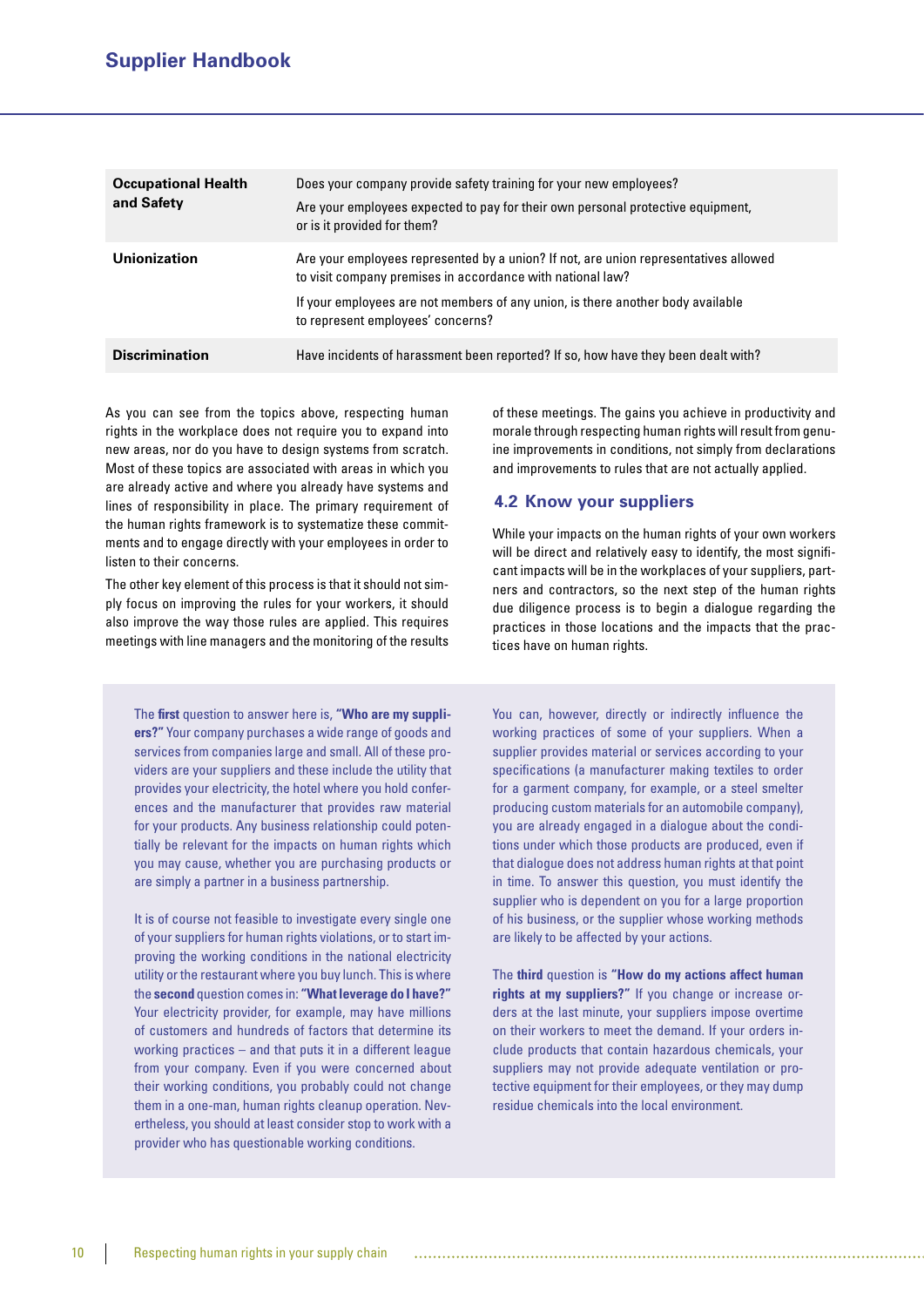No matter how big or how small your company is, your supply chain involves complexities that will prevent you from ensuring perfect conditions for every product or service you purchase. Neither the kiosk at the corner nor the multinational conglomerate can achieve perfect conditions. In some cases, however, your actions do affect human rights conditions at your suppliers, whether you realize it or not. The key issue here is to identify those suppliers and the actions which have the potential to create changes.

When you have identified a supplier at whose premises you may be partially responsible for working conditions, initiate discussions regarding your concerns. This will be easiest to do at the suppliers where other related discussions and action plans are already in place. If you are carrying out quality checks at your suppliers, for instance, include child labor, forced labor and informal work criteria on your agenda. Address working hours, protective equipment, freedom of association and acceptable wages for the employees. Check whether your purchasing practices (such as deadlines, fix margins, cost calculations and instable supplier relationships) impact negatively on employees' rights. If you have an existing Memorandum of Understanding with a supplier that includes prices and ordering conditions, include environmental impacts or hazardous materials management in the Memorandum.

Be aware that you are already carrying out processes that affect the working practices of your suppliers; but what the human rights framework requires of you is that you identify and understand these processes and use them to ensure that your actions do not harm the wellbeing of the labor force or communities.

## **4.3 Take action to address your impacts**

When you have begun discussions with your employees and suppliers and identified the areas where you are having an impact on human rights, the next step is to take systematic action that will improve your performance.

The scale and duration of your efforts in this respect will depend on the nature of your business. However, the following list provides an outline of the major steps in this process and the principles you should consider as you design your human rights program.

#### **1. Policy commitment**

 The first step is to send a clear signal to all concerned that you support human rights in both your own business operations and those of your suppliers. The purpose of this step is to communicate that this is a priority for your company, both internally and externally. This communication should be approved at senior level and should be shared with employees, community members and civil society organizations.

#### **2. Assess your impact on human rights, integrate and take action**

 The discussions with your employees and suppliers to identify the impact of your business on human rights should not simply be a listening exercise for you. When the dialogue has begun, you should integrate their concerns into your internal systems and assign personnel and resources to address them.

 In cases where your company bears the responsibility for direct impacts on human rights, such as working conditions in your own operations, you will need to change your policy and procedures. Where indirect impacts on human rights are involved, however, you may have to work closely with your suppliers or with other companies in your sector to improve conditions.

#### **3. Track and evaluate results**

 Acting on the results of the assessment your business creates should result in meaningful improvements in your performance. If, for example, it turns out during discussions with your employees that unpaid overtime is an issue, find out the extent to which this is prevalent and whether your efforts to mitigate the situation (digitized timesheets, management approval for overtime) are actually improving conditions. Choose indicators for every impact on human rights that you prioritize for improvement – these indicators will show you whether or not progress is being made. Combine this with more discussions with your employees and suppliers to obtain qualitative assessments of the success of your integration efforts.

#### **4. Be willing to communicate**

 Conduct discussions about your business's impacts on human rights, but do not limit participation at these meetings to your employees and suppliers. Your efforts to report the human rights results found in your organization are highly

# **1. Policy**

- **2. Assess, integrate and take action**
- **3. Track and evaluate results**
- **4. Communicate and report**
- **5. Access to remedy**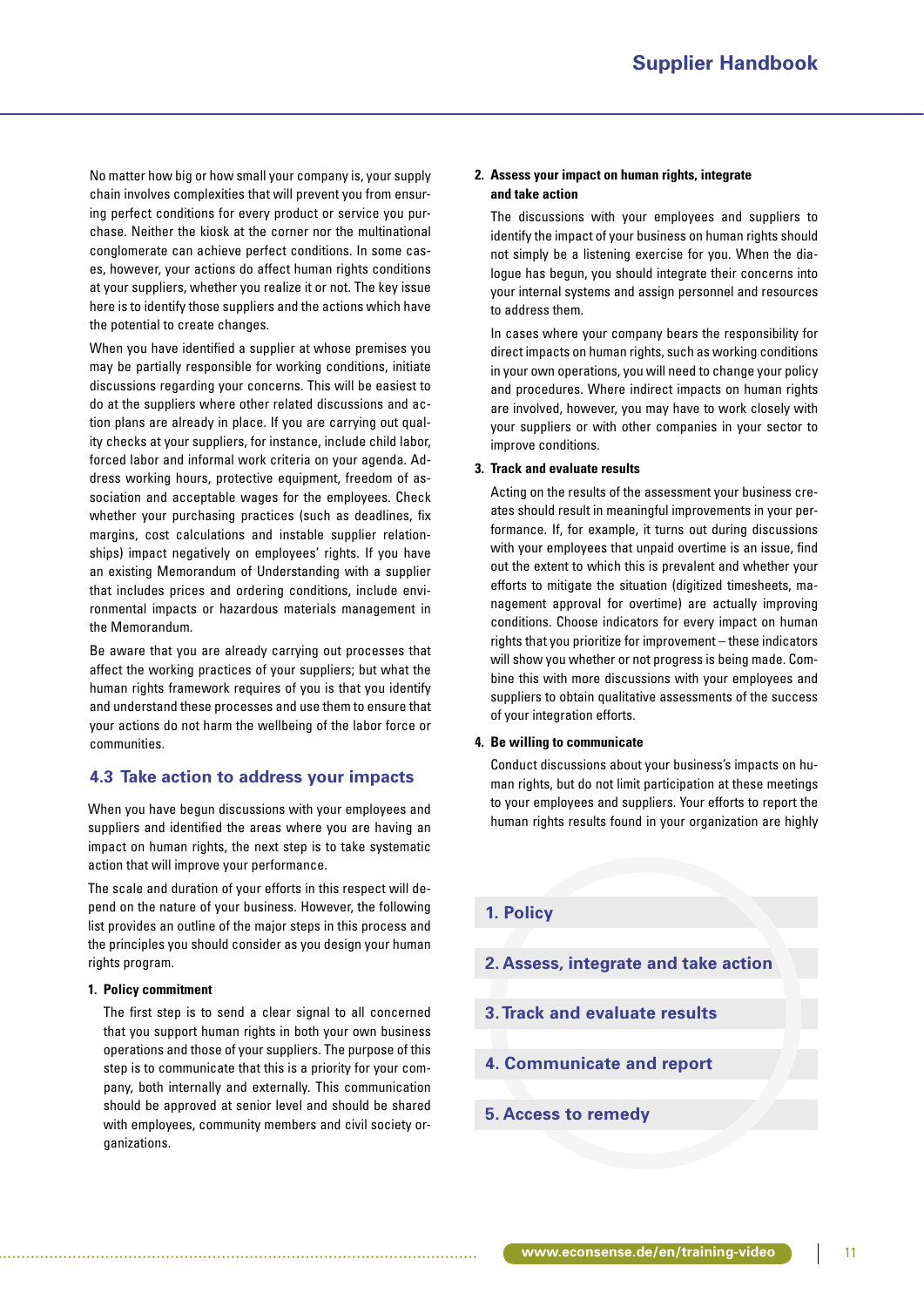significant. The form and nature of this reporting will vary according to your operations. Some companies hold 'town hall'-style meetings with civil society organizations to discuss their sustainability efforts. Others produce a sustainability report for international distribution. The important thing is that these reports are made available to the stakeholders who will feel the impact and consequently promote further dialogue.

#### **5. Establish and participate in remedial mechanisms**

 Under normal circumstances, your workplace safety programs cannot eradicate all accidents in your plant – and by the same token, your human rights programs will not completely allay the concerns of your employees and eradicate human rights abuses at your suppliers' factories. When human rights impacts do occur, it is important to have systems in place that can identify them before they become severe, to participate in processes to remedy these impacts and  $-$  crucially  $-$  to prevent these impacts from occurring in the future.

Most companies address this by setting up 'operationallevel grievance mechanisms'. These are simply a means of enabling employees, suppliers and community members to voice their concerns directly to the company. The mechanism may take the form of a complaints box in the workplace or a hotline available to workers, both of which allow complaints to be submitted anonymously. No matter what kind of mechanism is used, it is always made clear that the person who submits grievances will not be punished. These mechanisms can provide a stimulus for further discussions and can be very useful in their additional role as a permanently active means of identifying human rights impacts.

 It is clear that these steps do not impose an undue burden on your operations; you only have to identify your business's impacts on human rights and purposefully address them. You do not have to achieve a perfect record overnight, but the steps above – underpinned through genuine efforts on your part – will put you on the road to successful improvement.

# **4.4 Working with partners, customers and civil society organizations**

One of the major benefits of the human rights framework is the huge number of documents, standards, networks and organizations to help you take the first steps.

The following is a list of resources that provide support to companies on how to carry out human rights due diligence.

#### **1. Speak with other companies in your sector**

Yours is not the first company which has had to face this challenge. Combining forces with other businesses which have similar issues may be a simple first step towards identifying your impacts and to improving conditions at

#### **Human rights and development projects**

Nowadays many companies carry out development projects in the communities where they opte. These projects often consist of community

nearby river is not an ideal candidate for the "Human

A company should first and foremost provide decent working conditions and protect the environ-

your suppliers. This can be done on a bilateral basis or under the umbrella of an industry confederation or trade group. Please remember: always be aware of the anti-trust limitations in your country.

## **2. Reach out to a business network dedicated to addressing the impacts your business has**

 Chambers of commerce, employer federations, UN Global Compact and industry confederations may have meetings or local networks dedicated to social impacts. You can also reach out to business-driven sector initiatives, such as:

- Chemicals: Responsible Care & Together for Sustainability (TfS)
- Pharmaceutical: Pharmaceutical Supply Chain Initiative (PSCI)
- Electronics: Electronic Industry Citizenship Coalition (EICC), Global e-sustainability Initiative (GeSi) & Joint Audit Cooperation (JAC)
- Automotive: European Automotive Working Group on Supply Chain Sustainability
- Railway: Railsponsible
- Retailer: Business Social Compliance Initiative (BSCI) & Ethical Trade Initiative (ETI)
- Textiles: Global Organic Textile Standard, Fair Wear Foundation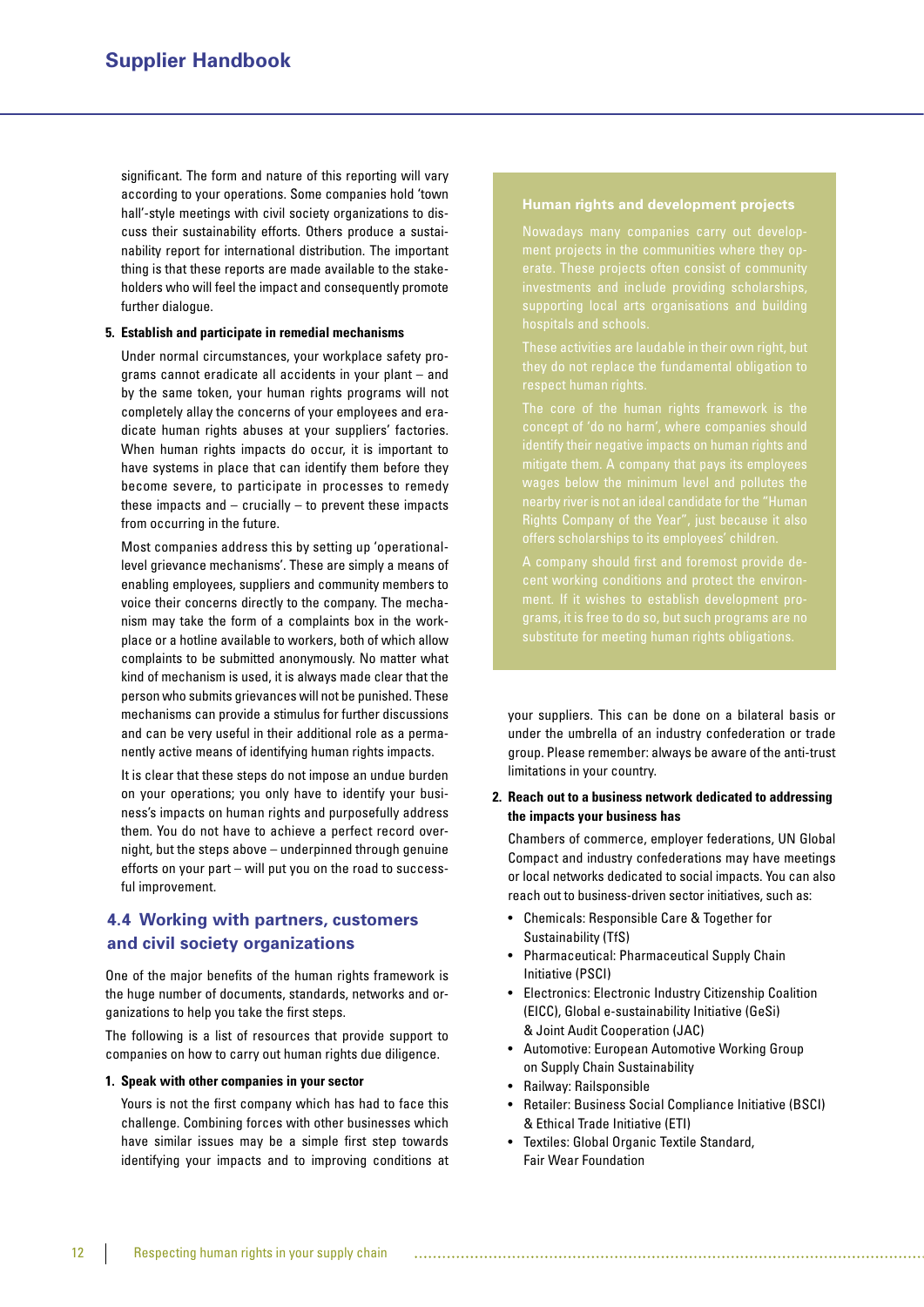## **3. Ask your customers for help**

 If you are manufacturing products for multinational companies, it is likely that these companies have made public commitments to human rights. If they have a Human Rights Policy or Ethical Code of Conduct included in your supply contracts, initiate a dialogue on how they can help build your capacity or share lessons. The multinational is interested in conditions in your workplace – just as you are interested in conditions in your own supply chain – and the staff there will be able to suggest further steps and provide guidance for you.

#### **4. Engage with civil society**

 Dozens of local and international NGOs are dedicated to improving the human rights performance of companies. Many of these NGOs are willing and indeed eager to engage with businesses in an open, constructive dialogue about how to improve their working conditions and environmental impacts. Opening a dialogue with independent groups will provide you with valuable insights on the concerns of the surrounding communities and it will give you suggestions for first steps and best practices.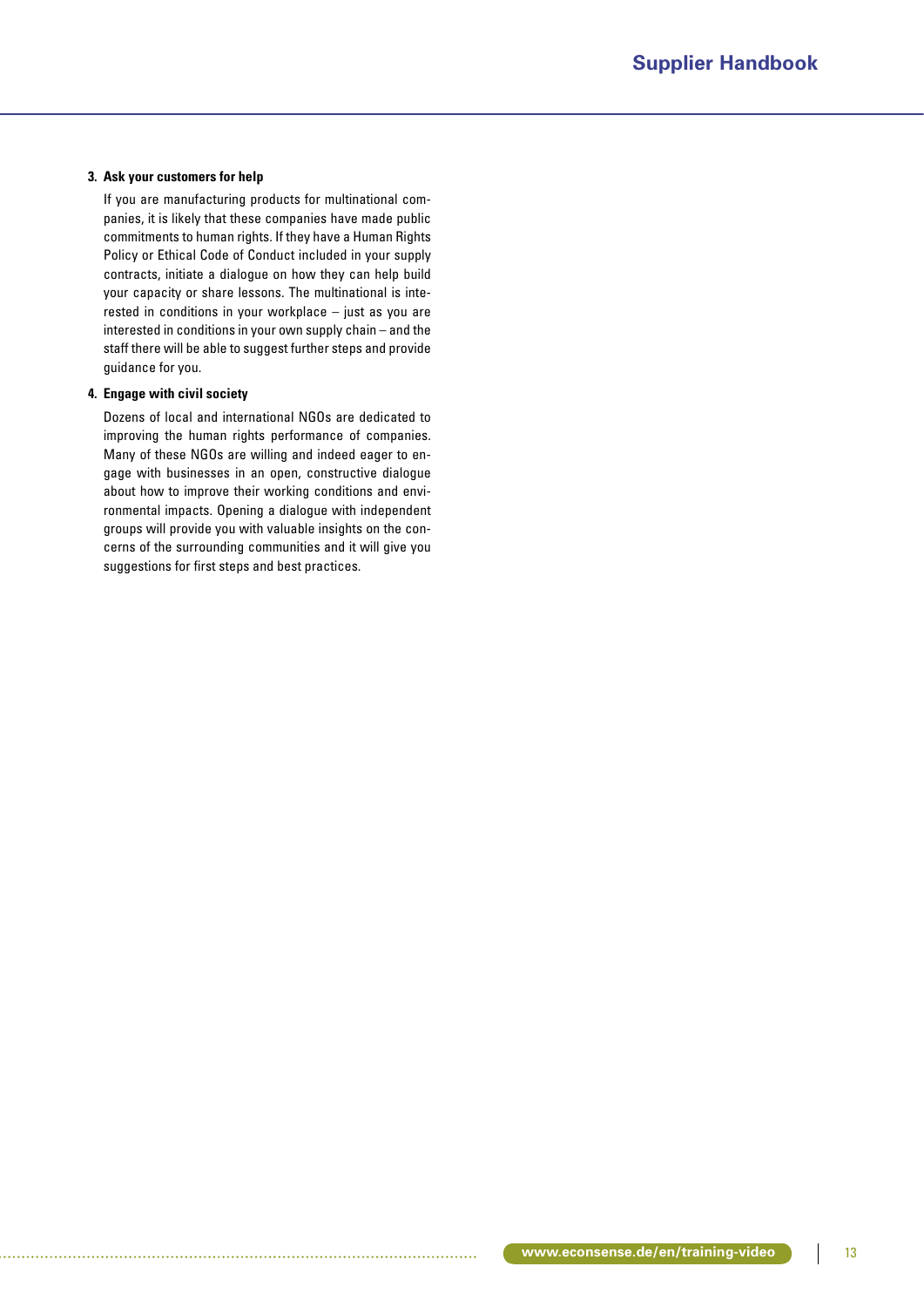# **The next steps**

You have dozens, perhaps even thousands of suppliers around the world. Given the complexity of your supply chain, and the broad scope of human rights, how can you begin to manage your risks?

The following checklists provide some basic first steps.

## **1. Identify red flags at your suppliers**

You do not have to know every risk that exists at all levels of your supply chain to apply the principles of the human rights framework. You should, however, know some of the red flags which indicate where extra investigation is required. Sectors and countries with particular characteristics indicate that you should begin a dialogue about human rights.

## **Red Flags: Sector**

(individual examples, not a comprehensive summary)

**• Sectors that use large numbers of low-skilled or temporary workers**

 These are the sectors in which workers are most commonly exploited. The agriculture and garment sectors tend to be particularly dependent on this type of workforce.

**• Sectors that rely on recruitment agencies**

 Your suppliers may not be aware of the wages or terms of employment of their workers who are recruited through agencies.

**• Sectors that use large tracts of land**

 Land use is one of the most hotly-contested human rights issues. Sectors such as mining and agribusiness that have large footprints on the land may be linked to forced relocation actions and other land-related violations.

**• Sectors that use or discharge hazardous materials**

 Where products involve the use of chemicals that damage human health, companies may fail to provide protective equipment for their employees. Suppliers that discharge dyes, chemicals or other pollutants into the sea or rivers, etc. may discharge more than the legal limit and this has a very negative impact on communities living nearby. Air and noise emissions may also have a negative impact on community health.

## **• Sectors responsible for providing security or guarding property**

 Private security staff may not be adequately trained, but they often carry weapons and may treat workers and communities abusively.

# **Red Flags: Countries**

## **• Countries where independent unions are illegal or restricted**

You should ensure that workers have another, equivalent form of collective representation in these countries.

## **• Countries where minorities are systematically marginalized**

 This unfortunately applies to most countries in the developing world. In the case of major suppliers, use online tools to identify the major vulnerable groups in the population (ethnic or religious minorities, women, persons infected with HIV/AIDS) and include principles of non-discrimination and non-harassment in your supplier agreements.

#### **• Countries with large populations of migrant workers**

 In almost every country where they are employed, migrant workers can have their passports taken away by their employers and are subjected to exploitative working conditions. Countries where large proportions of the working population are migrants will have a high risk factor for trafficking and forced labor.

#### **• Countries with autocratic regimes**

 Your company cannot be responsible for tackling the challenges of every country where your suppliers are based, but this does not mean that those challenges are irrelevant when it comes to your business on social impacts. Autocratic regimes can be a hotbed of corruption. In extreme cases, they can even perpetrate gross violations of human rights. You must ensure that violations like this are not carried out on your behalf.

It should be clear from this checklist that your risks of violating human rights are not only found at your suppliers who are based in developing countries. Countries throughout the developed world have marginalized populations, migrant workers and legal restrictions on union rights. Violations at your European or American suppliers pose just as great a risk to your business as your suppliers' possible malpractices in developing countries.

**This list is not comprehensive** and your own red flags will depend on your particular sector and the mix of your suppliers. Dozens of resources and civil society organizations provide information on the social aspects of human rights violations. They can create detailed checklists of red flags and matrices to help you assess the risks that are inherent in your supply chain.